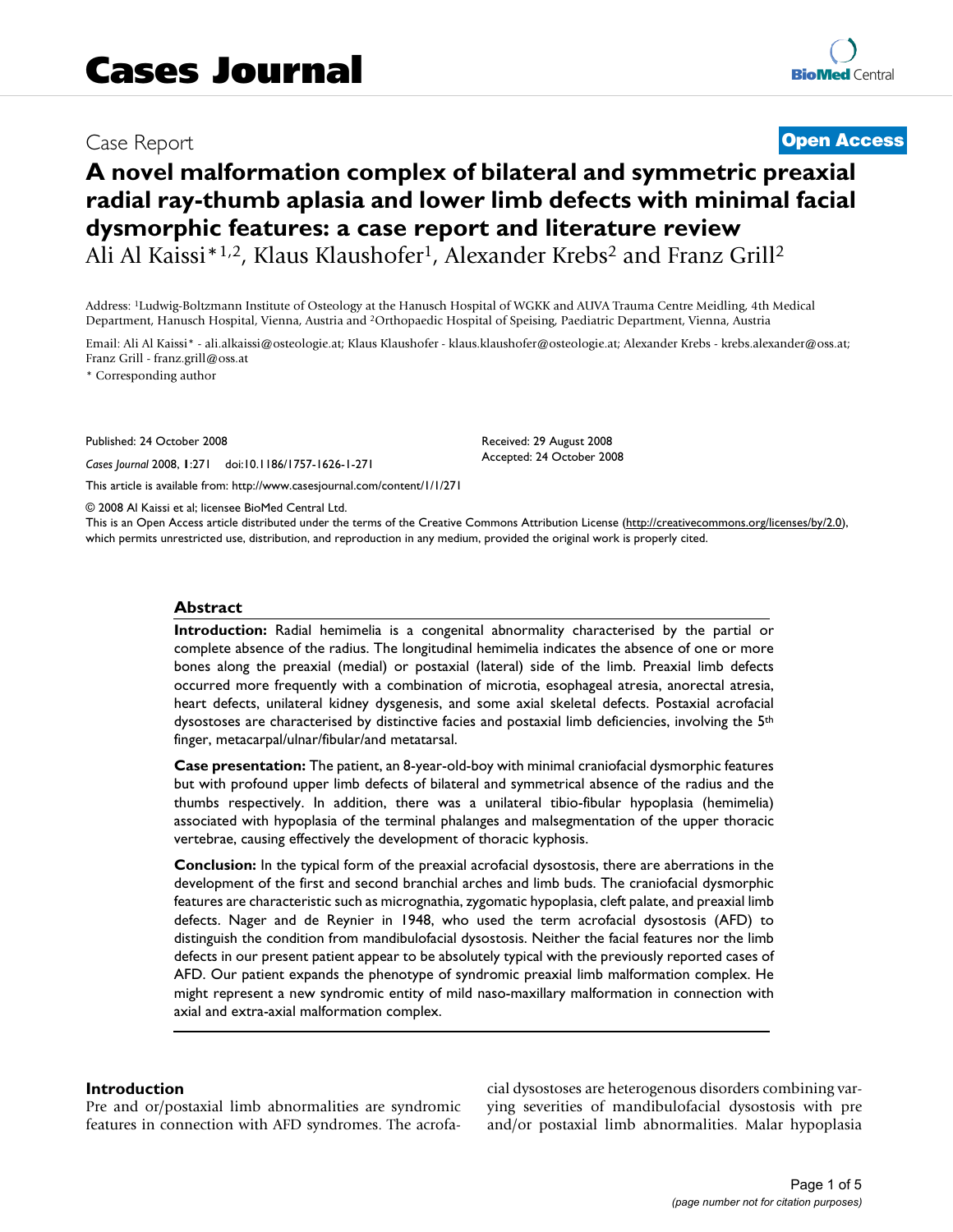and lower lid ectropion have been found in all patients. Micrognathia is the rule and this tends to improve with age. Cleft palate has been present in several cases [1-4]. Postaxial limb deficiencies include absence/hypoplasia/ dysplasia of the fifth fingers in all limbs together with short forearms. Several syndromic entities have been described in the literature namely Miller syndrome, which must be differentiated from Treacher Collins and Nager syndromes [5,6]. The majority of patients with preaxial acrofacial dysostosis syndrome appear to represent sporadic occurrences. Nevertheless, substantial evidence supports an autosomal recessive pattern of inheritance and or dominant inheritance [3,4]. Limb defects can occur in connection with other forms of syndromic associations. Unilateral defects occurred with anomalies suggesting VACTERL association, facio-auriculo-radial anomaly, and CHILD'S syndrome [7-9]. Bilateral defects occurred more often in genetic or potentially genetic disorders such as ectrodactyly-ectodermal dysplasia-tibial aplasia, oromandibular-limb syndrome, and intercalary defects [10- 12]. Our present patient presented with minimal facial features, but with profound limb defects of preaxial radial ray-thumb aplasia entity. Autosomal recessive pattern of inheritance was suggested in connection with parental consanguinity.

#### **Case presentation**

The boy was referred to the orthopaedic department because of multiple limb defects for clinical assessment and treatment. He was a product of uneventful gestation. At birth his growth parameters were around the 10 Th percentile. The mother was a 26-year-old gravida 2 abortus 0 married to a 28-year-old related man (first cousin). Pregnancy history was negative for exposure to drugs or teratogens. Family history was unremarkable. At birth a near normal facies but with bilaterally dysplastic ears, associated with profound shortening of the upper limbs and a unilateral lower limb defects were present. Bilateral and symmetric radial ray and thumb aplasia associated with lower limb inequality secondary to a unilateral tibiofibular hypoplasia and hypoplasia of the terminal phalanges was the most prominent major abnormalities. He underwent a series of orthopaedic interventions. Primarily, the thumbs were absent on both sides (fig 1). The patient had reconstruction of the thumbs with pollizisation of the second finger. This means a rotation-osteotomy of the second finger to the thumb position with reconstruction of the commissural between the new reconstructed thumbs and the second finger, which was originally the third finger. Anteroposterior radiograph of the upper limbs after the reconstruction showed profound radial aplasia, metaphyseal cupping associated with hypoplastic/defective ossification of the carpal bones. Pseudoepiphyses with proximally situated newly reconstructed thumb (fig 2)



Figure 1 **Anteroposterior radiograph of the hand showed the absent thumb.**

At the age of 4 years Ilizarov technique was performed to correct the lower limb defects (Distraction osteogenesis, this refers to the induction of new bone between bone surfaces that are pulled apart in a gradual, controlled man-



#### Figure 2

**Anteroposterior radiograph of the upper limbs after the reconstruction showed profound radial aplasia, metaphyseal cupping associated with hypoplastic/ defective ossification of the carpal bones.** Pseudoepiphyses with proximally situated newly reconstructed thumb. The patient had reconstruction of the thumbs with pollizisation of the second finger. This means a rotation-osteotomy of the second finger to the thumb position with reconstruction of the commissural between the new reconstructed thumbs and the second finger, which was originally the third finger.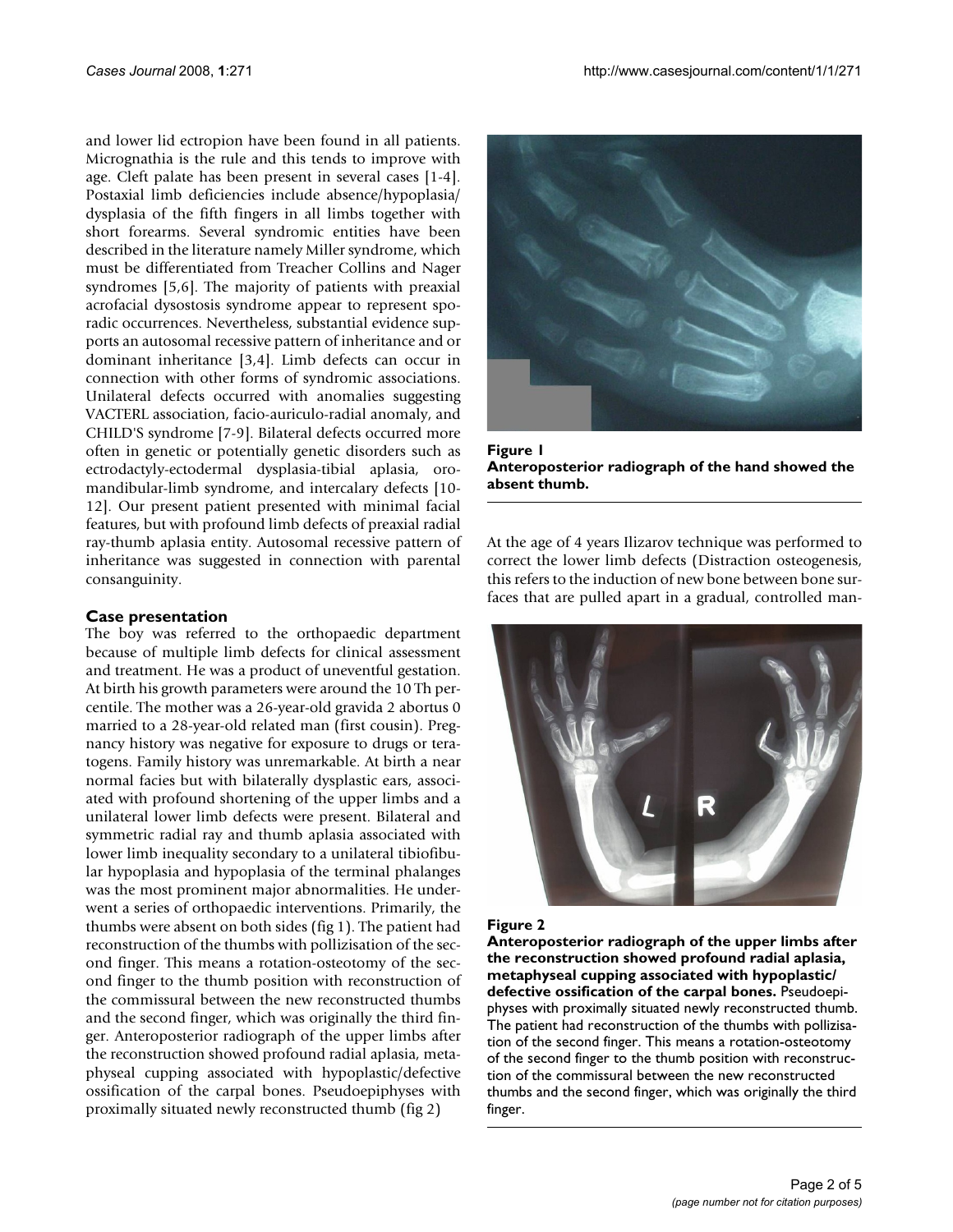ner). His subsequent course of development particularly the motor and the fine movements have been of significant retardation because of the profound limb defects. No medical history of serious illnesses.

Examination at the age of eight years, showed a boy with normal intelligence with normal speech, hearing and vision. Craniofacially, his face was minimally dysmorphic. Bilateral dysplastic ears, and extension of his hair to the lateral part of the forehead were present. Clinically the nose looks normal but radiographically there was mild nasomaxillary hypoplasia. The spine showed significant thoracic kyphosis.

He had a short stature of -2 SD, profound and bilateral mesomelic shortening of the upper limbs (absent radii) associated with oligodactyly (bilateral absence of the first fingers) and partial syndactyly. A unilateral tibiofibular hypoplasia was evident with subsequent development of ball and socket (ankle joint) deformity in connection with absent talus. Mild hypoplasia of the terminal phalanges of the deformed lower limb was present. Laboratory studies showed normal white and red blood cell and platelet counts, normal calcium, phosphorus, and alkaline phosphatase levels. Urine aminoacids and mucopolysaccharides were normal, and he had a normal karyotype. No specific genetic testing has been designated for this child. Renal ultrasound and echocardiodoppler were normal. On the bases of skeletal survey, the lateral skull radiograph showed unusual skull-base sclerosis associated with J-shaped cella turcica and a large sphenoid sinus, multiple patent sutures, mild nasomaxillary/mandibular hypoplasia and odontoid hypoplasia (fig 3). Lateral spine radiograph showed malsegmentation of the upper thoracic vertebrae associated with scalloping of the posterior-end plates of the lumbar vertebrae. There was exaggerating lumbar lordosis associated with thoracic kyphosis (fig 4). Anteroposterior radiograph of the lower limbs showed profound unilateral tibiofibular hypoplasia with subsequent development of ball and socket ankle joint secondary to fibular-tarsal dysplasia. The right tibia showed relative hypoplasia. Dysplasia of the tarsal and the metatarsals and hypoplasia of the terminal phalanges were evident (fig 5). Ilizarov technique has been successfully performed for the lower limb deformity. The discrepancy in the muscle bulk of the lower limbs was secondary to disuse atrophy (fig 6).

#### **Discussion**

Limb defects associated with other malformation complex (whether it is major/minor) require prompt characterisation. There have been a number of syndromic malformation complex in connection with preaxial/ postaxial limb defects. Nager acrofacial dysostosis is an oromandibular hypogenesis syndrome with associated



#### Figure 3

**Lateral skull radiograph showed diffuse skull-base sclerosis associated with J-shaped cella turcica and a large sphenoid sinus, multiple patent sutures, mild nasomaxillary/mandibular hypoplasia and odontoid hypoplasia.**

limb abnormalities. Although it shares some phenotypic features with Treacher-Collins syndrome, it is recognized as a separate disorder. The facial defects in Nager syndrome include an antimongoloid eye slant, malar and mandibular hypoplasia and small, malformed or low-set ears. The thumbs may be absent or hypoplastic and there may be hypoplasia of the radius with radioulnar synostosis. Limb defects, particularly preaxial anomalies, are of diagnostic significance in Nager syndrome, and serve to differentiate this condition from mandibulofacial dysostosis. The radial defects are believed only to occur with concurrent agenesis of the thumb. Defects of the lower extremity also have been described. Heterogeneity of apparently non-syndromal acrofacial dysostosis of both types (Nager and Treacher-Collins) is powerful support for the hypothesis that the AFDs are polytopic field defects arising during balstogenesis [1-6]. Thompson et al., [13] reported a case of preaxial acrofacial dysostosis with tetralogy of Fallot. Fryns et al., [14] reported an adult with features of the condition who had mild mental handicap. Neurological examination revealed hemiparesis of the left arm and severe spastic diplegia of the lower legs with general hyperreflexia. Herrmann et al., [15] reported conductive hearing loss was noted in 90% of his cases. Inheritance is uncertain because there is evidence for both autosomal dominant and recessive inheritance in different families. Guttmacher [16] reported a father, son and daughter with unusual hand and foot abnormalities, and hypospadias in the males. There was hypoplasia of the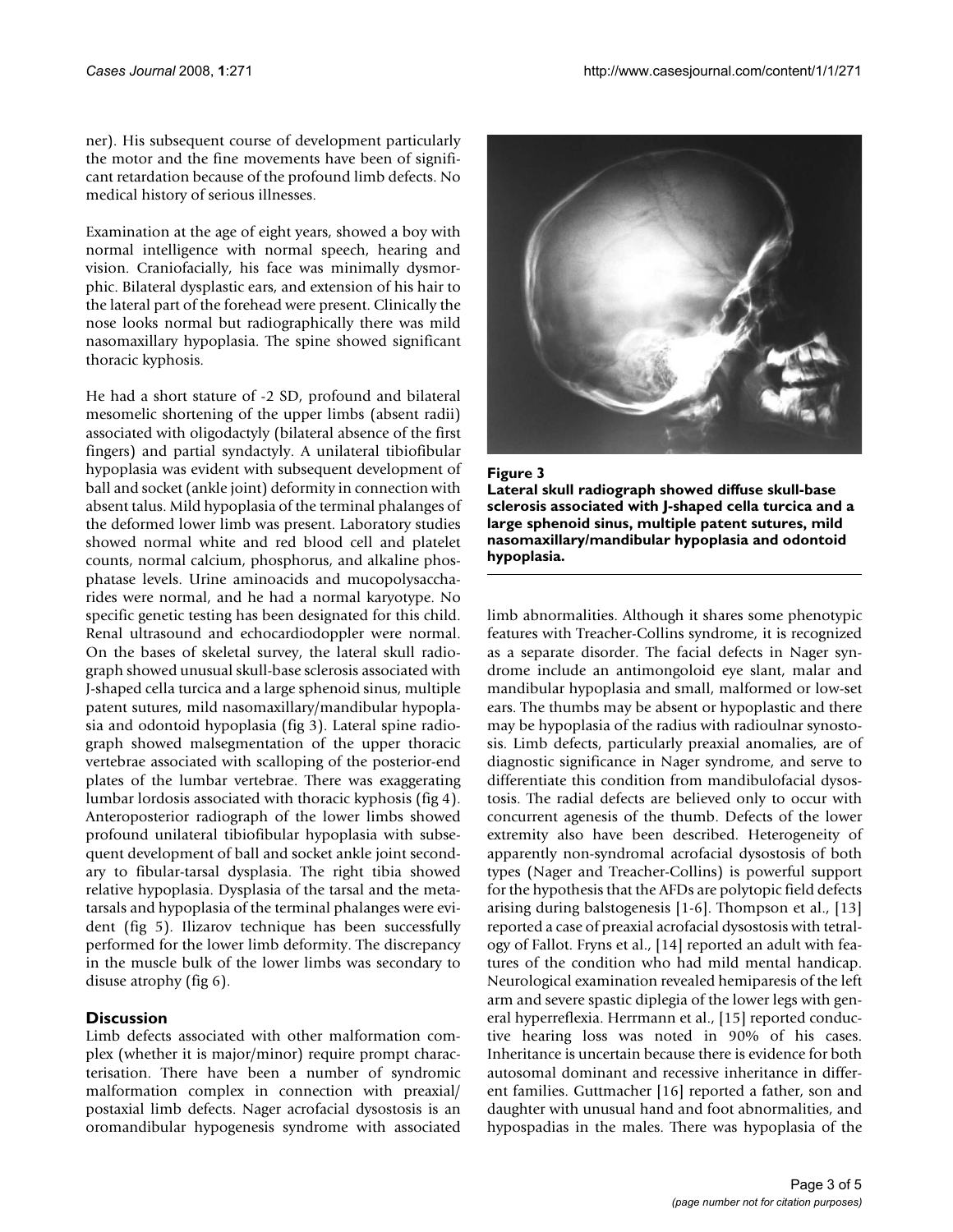

#### Figure 4

**Lateral spine radiograph showed significant thoracic kyphosis secondary to malsegmentation of the upper thoracic vertebrae associated with scalloping of the posterior-end plates of the lumbar vertebrae.** There was exaggerating lumbar lordosis associated with thoracic kyphosis.

thumbs and halluces with postaxial polydactyly. There was also limitation of movement of the interphalangeal joints of the thumbs in the daughter and prominent vascularity on the posterior of her right forearm. The second toes had one phalanx and absent nails. Lettice et al., [17] studied a three-year-old girl with bilateral duplication of a triphalangeal thumb and triplication of the great toe. She had a de novo t(5,7)(q11, q36) translocation. The breakpoints on 7q36 lay within the LMBR1 gene about 1 Mb away from SHH. A similar translocation in the same intron of Lmbr1 in the mouse was also associated with



#### Figure 5

**Anteroposterior radiograph of the lower limbs showed profound unilateral tibiofibular hypoplasia with subsequent development of ball and socket ankle joint secondary to fibular-tarsal dysplasia.** Dysplasia of the tarsal and the metatarsals and hypoplasia of the terminal phalanges were evident. There was relative left tibial hypoplasia.

preaxial polydactyly and genetic analysis in the mouse suggested that the translocation directly interrupted a cis acting regulator of SHH. None of the above mentioned entities entails similar malformation complex as seen in our present patient.

#### **In summary**

Limb defects are a diverse collection of conditions, each developing through a different prenatal process, probably with different underlying causes. Proper classification is critical. Surgery is often needed in upper limb defects as well as for lower limb defects to straighten and stabilize the legs for prosthesis fitting. Finally we wish to stress that the profound limb deformities in our present patient were noteworthy. The extent of these malformations was not compatible with any previously reported entities of syndromic and non-syndromic forms of preaxial malformation complex.